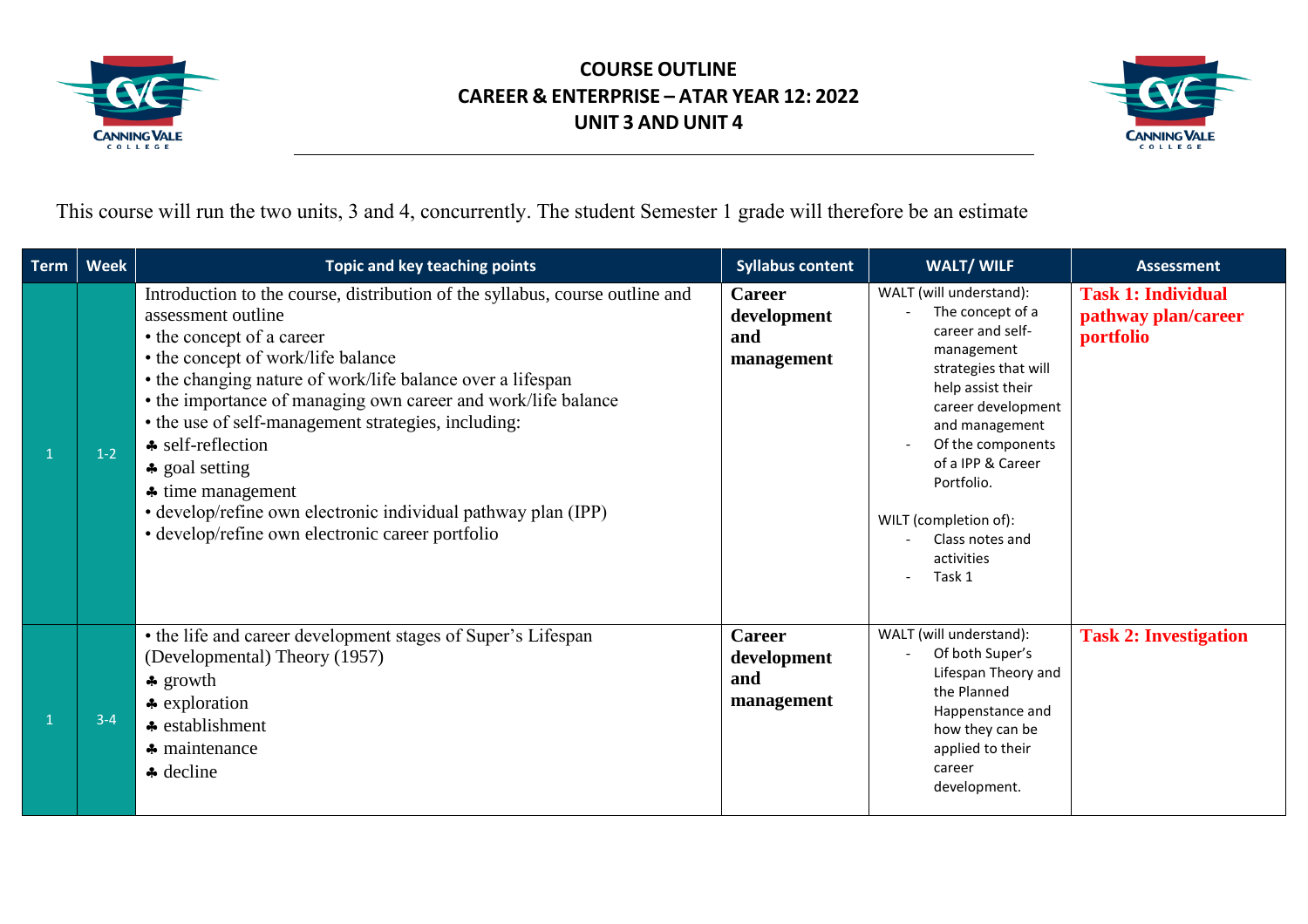



|                | • the main features of planned happenstance, based on Mitchell (2003),<br>including:<br>+ clarify ideas<br>remove the blocks<br>* expect the unexpected<br>lake action<br>• the comparison of traditional and contemporary career development<br>theories, such as:<br>* Super's Lifespan (Developmental) Theory (1957)<br>* Krumboltz' Happenstance Theory (2008)                                                                                                 |                             | WILT (completion of):<br>Class notes and<br>activities<br>Task 2                                                                                                                                               |  |
|----------------|--------------------------------------------------------------------------------------------------------------------------------------------------------------------------------------------------------------------------------------------------------------------------------------------------------------------------------------------------------------------------------------------------------------------------------------------------------------------|-----------------------------|----------------------------------------------------------------------------------------------------------------------------------------------------------------------------------------------------------------|--|
| 5 <sup>1</sup> | • the concept of continual personal learning, with examples, such as:<br>* community involvement<br><b>←</b> public speaking courses<br>$\clubsuit$ travel<br>• the concept of continual professional learning, with examples, such as:<br>• online courses<br>* training courses<br>• employer initiatives<br><b>←</b> graduate programs<br>• the importance of continual personal and professional learning in the<br>management of long-term career development | <b>Learning to</b><br>learn | WALT (will understand):<br>Methods of<br>continue<br>professional and<br>personal learning<br>with an application<br>to their career<br>development.<br>WILT (completion of):<br>Class notes and<br>activities |  |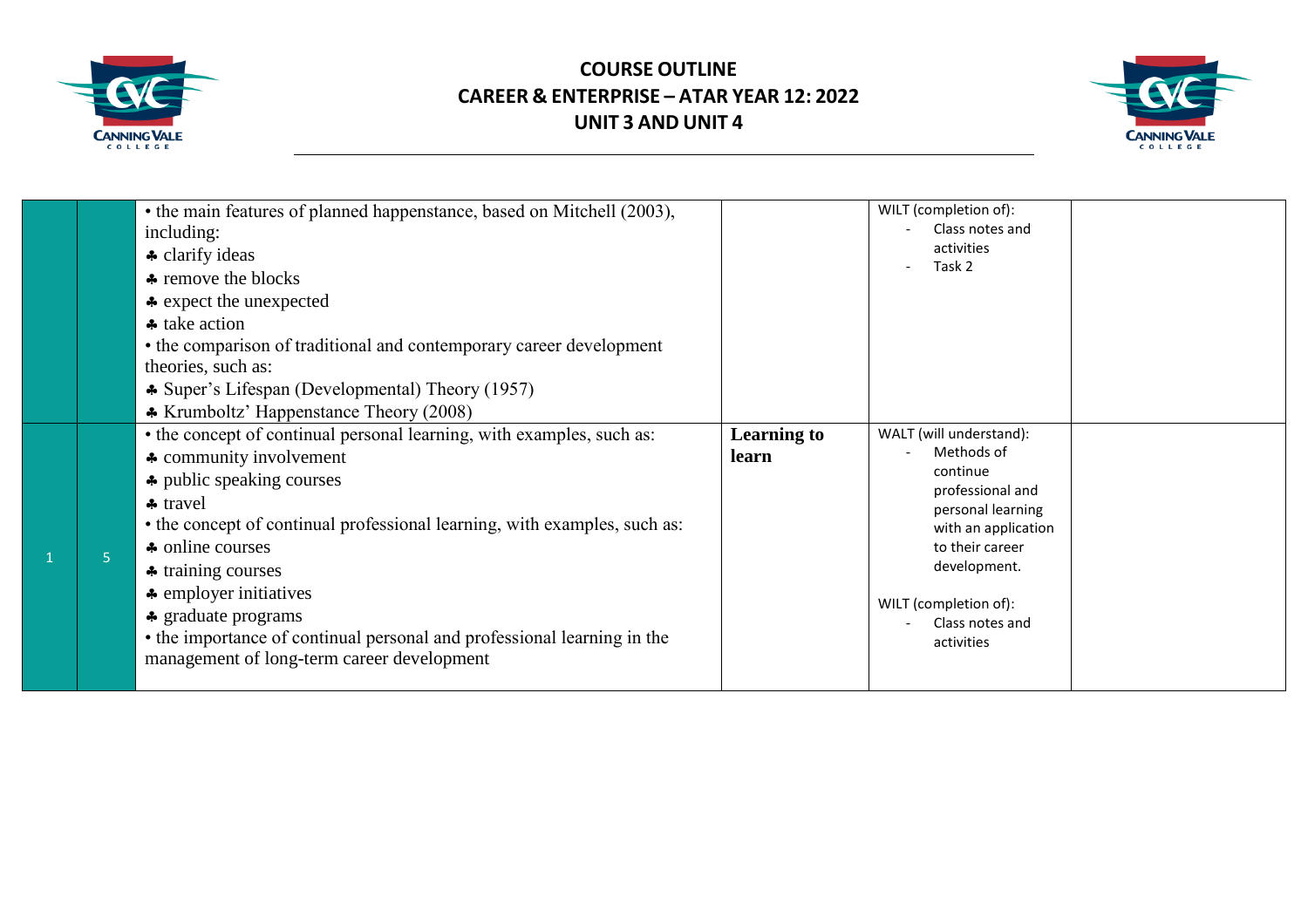



| $6 - 7$ | • methods of monitoring and improving workplace performance, including:<br>♣ self-assessment<br><b>←</b> performance management<br>♣ quality control<br>• processes used in performance management, including:<br>$\clubsuit$ use of rating scales<br>* use of management by objectives<br>* use of 360 degree feedback Entrepreneurial behaviours<br>• the need to adapt individual and business practices to work efficiently in a<br>digital workplace | Work skills<br><b>Entrepreneurial</b><br><b>behaviours</b> | WALT (will understand):<br>Methods and<br>processes used for<br>performance<br>management and<br>the implications<br>performance<br>management has<br>on human<br>resources<br>(efficiency,<br>sustainability and<br>productivity)      |  |
|---------|-----------------------------------------------------------------------------------------------------------------------------------------------------------------------------------------------------------------------------------------------------------------------------------------------------------------------------------------------------------------------------------------------------------------------------------------------------------|------------------------------------------------------------|-----------------------------------------------------------------------------------------------------------------------------------------------------------------------------------------------------------------------------------------|--|
| 8       | • the importance of each of the stages of gaining a job, including:<br>* locating job opportunities<br>o open job market<br>o hidden job market<br>$\clubsuit$ applying for a job<br>attending an interview<br>• opportunities for individual career development that can be created by<br>changes in the workplace                                                                                                                                       | <b>Gaining and</b><br>keeping work                         | WILT (completion of):<br>Class notes and<br>activities<br>WALT (will understand):<br>Work Search<br>techniques and how<br>to successful<br>develop their<br>career.<br>WILT (completion of):<br>Class notes and<br>activities<br>Task 3 |  |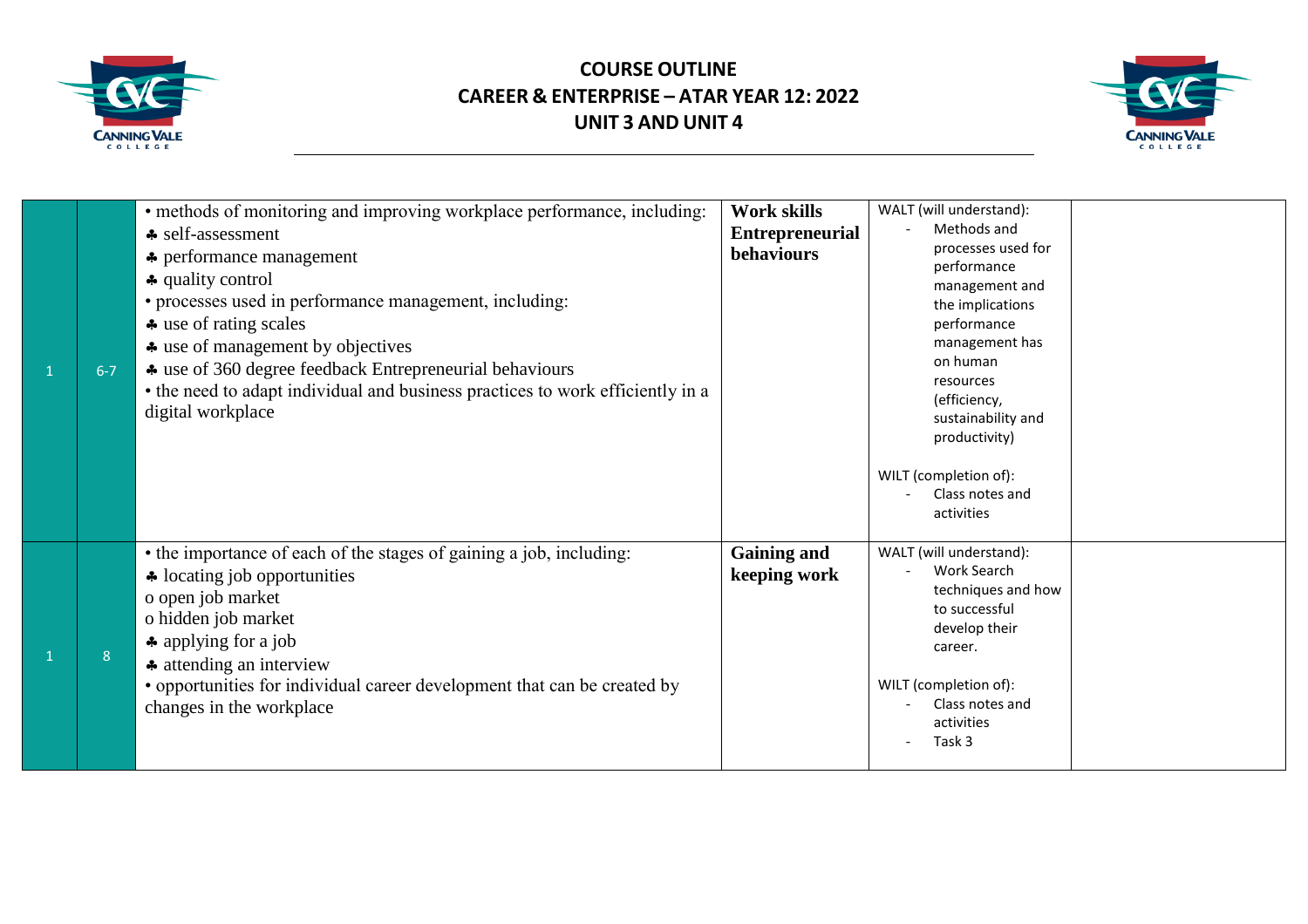



| $\mathbf{1}$   | $9 - 10$ | • the concept of the legal and ethical management of information within a<br>workplace<br>• effective resource management, including:<br>* human (such as, recruiting, training, salary, re-deploying)<br>• financial (such as, budgeting, forward planning)<br>• physical (such as, buildings, grounds, equipment)<br>* technological (such as, communication, production techniques,<br>customised software)<br>• features of each of the following workplace organisational structures:<br>functional<br>$\clubsuit$ geographic<br>• the features of each of the following management styles:<br>autocratic<br>+ bureaucratic<br>$\triangle$ democratic/participative<br>* laissez-faire | The nature of<br>work | WALT (will understand):<br>How organisations<br>successfully manage<br>resources, and the<br>implications it has<br>on efficiency,<br>sustainability, and<br>productivity.<br>WILT (completion of):<br>Class notes and<br>activities    |                                          |
|----------------|----------|---------------------------------------------------------------------------------------------------------------------------------------------------------------------------------------------------------------------------------------------------------------------------------------------------------------------------------------------------------------------------------------------------------------------------------------------------------------------------------------------------------------------------------------------------------------------------------------------------------------------------------------------------------------------------------------------|-----------------------|-----------------------------------------------------------------------------------------------------------------------------------------------------------------------------------------------------------------------------------------|------------------------------------------|
| $\overline{2}$ |          | • the impact of management styles on workplace satisfaction<br>• the impact of management styles on workplace and individual efficiency,<br>workplace productivity and sustainability<br>• the concept of corporate social responsibility (CSR) in a workplace<br>• the impact of CSR for:<br>* organisations<br>$\clubsuit$ community<br>$\clubsuit$ employee                                                                                                                                                                                                                                                                                                                              | The nature of<br>work | WALT (will understand):<br>How organisations<br>successfully manage<br>resources,<br>management styles,<br>and CSR and the<br>implications they<br>have on efficiency,<br>sustainability, and<br>productivity.<br>WILT (completion of): | Task 3:<br><b>Production/performance</b> |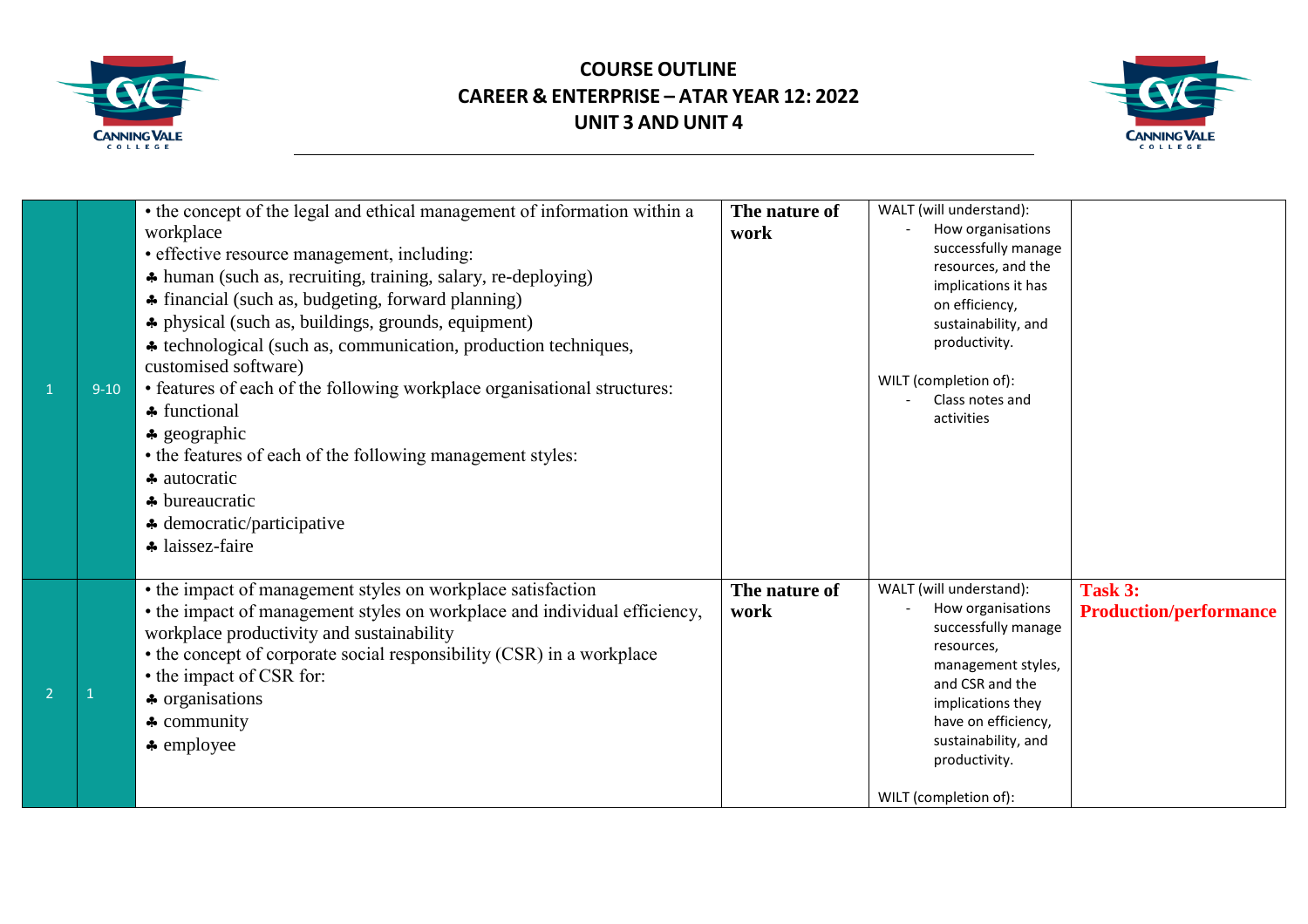



|                          |                |                                                                                                                                                                                                                                                                                                                                                                                                                                                                                                                                                                                                                                                                                                                                                                                                                                                                                                            |                       | Class notes and<br>activities<br>Task 3                                                                                                                                                                                                                                                                                                          |                         |  |
|--------------------------|----------------|------------------------------------------------------------------------------------------------------------------------------------------------------------------------------------------------------------------------------------------------------------------------------------------------------------------------------------------------------------------------------------------------------------------------------------------------------------------------------------------------------------------------------------------------------------------------------------------------------------------------------------------------------------------------------------------------------------------------------------------------------------------------------------------------------------------------------------------------------------------------------------------------------------|-----------------------|--------------------------------------------------------------------------------------------------------------------------------------------------------------------------------------------------------------------------------------------------------------------------------------------------------------------------------------------------|-------------------------|--|
| $\overline{2}$           |                | • the factors that drive organisational restructuring, including:<br>$\triangle$ legal factors<br>♣ environmental factors<br>lactors <b>a</b> economic factors<br>$\triangle$ technology<br>• the impact of organisational restructuring on:<br>$\clubsuit$ employees<br>* workplace culture<br>$\clubsuit$ industries<br>• the need for internationally recognised manufacturing standards<br>• change in the workplace can be influenced by changes in the following<br>factors:<br>• social changes (such as, ageing population, gender roles, consumer<br>preferences)<br>* technological changes (such as, new software, new operating systems)<br>• global and domestic economic changes (such as, recessions, booms)<br>* political/legal changes (such as, government initiatives, changes in<br>government, legislative workplace reforms)<br>• the concept of change management in the workplace | The nature of<br>work | WALT (will understand):<br>That factors that<br>drive organisational<br>restructuring and<br>the implications it<br>has on employees,<br>workplace culture<br>and industries.<br>Internationally<br>recognised<br>manufacturing<br>standards<br>Changes in the<br>workplace.<br>WILT (completion of):<br>Class notes and<br>activities<br>Task 4 | <b>Task 4: Response</b> |  |
| $\overline{2}$           | $\overline{3}$ | <b>REVISION</b>                                                                                                                                                                                                                                                                                                                                                                                                                                                                                                                                                                                                                                                                                                                                                                                                                                                                                            |                       |                                                                                                                                                                                                                                                                                                                                                  |                         |  |
| $\overline{\phantom{a}}$ | $4 - 5$        | <b>TASK 5- EXAMS</b>                                                                                                                                                                                                                                                                                                                                                                                                                                                                                                                                                                                                                                                                                                                                                                                                                                                                                       |                       |                                                                                                                                                                                                                                                                                                                                                  |                         |  |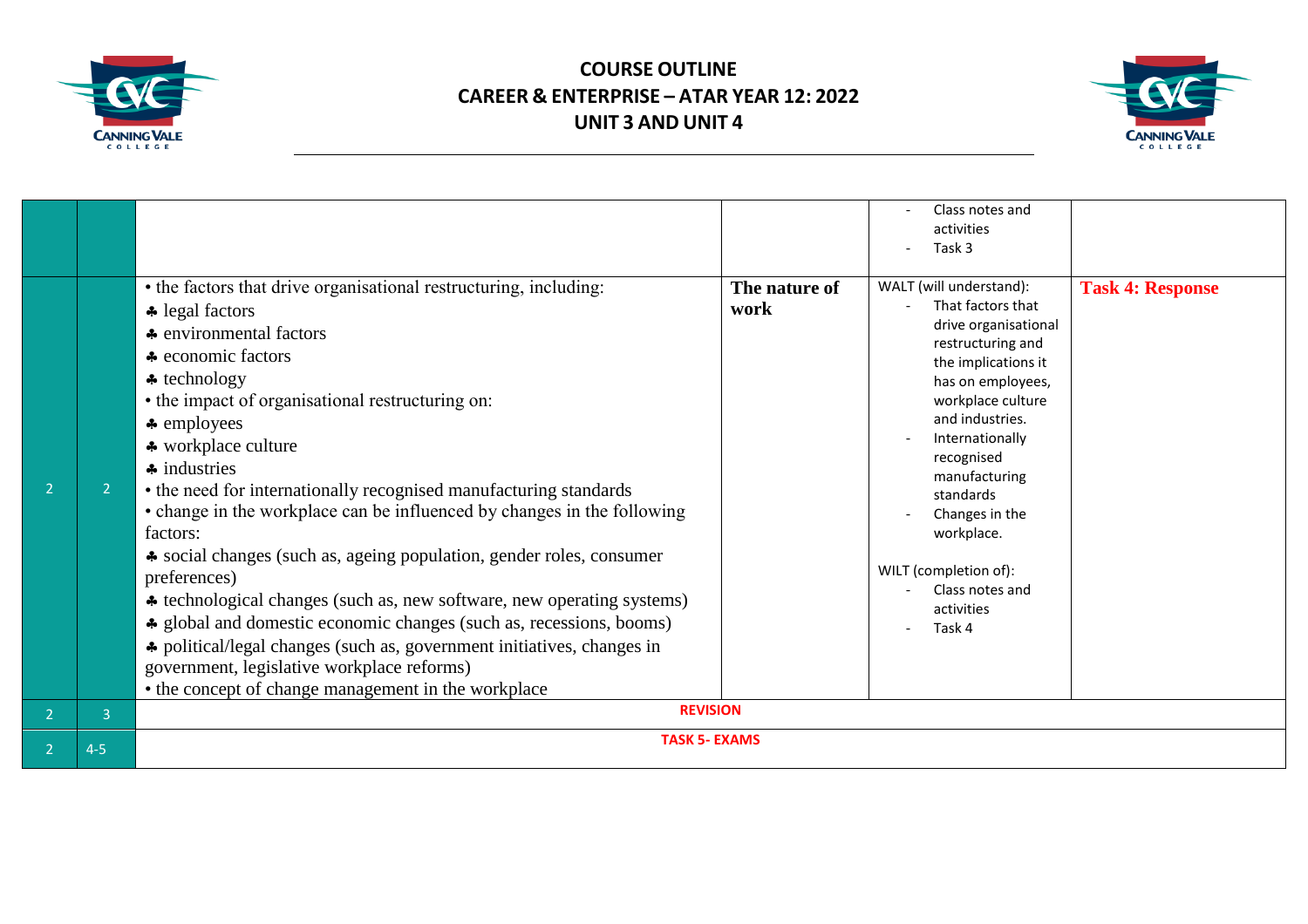



|         | Review Exams and Introduction to unit 4                                                                                                                                                                                        | <b>Career</b> | WALT (will understand):                    | Task 6:                       |
|---------|--------------------------------------------------------------------------------------------------------------------------------------------------------------------------------------------------------------------------------|---------------|--------------------------------------------|-------------------------------|
|         | • the concept of self-understanding                                                                                                                                                                                            | development   | Self-                                      | <b>Production/performance</b> |
|         | • the concept of personal attributes                                                                                                                                                                                           | and           | understanding,                             |                               |
|         | • the concept of self-marketing                                                                                                                                                                                                | management    | personal attributes<br>and self-marketing. |                               |
|         | • the inter-relationship between self-understanding, personal attributes and                                                                                                                                                   |               | Decision making                            |                               |
|         | self-marketing                                                                                                                                                                                                                 |               | tools and how to                           |                               |
|         | • make personal career decisions using decision-making tools, such as:                                                                                                                                                         |               | manage career                              |                               |
|         | $\triangle$ cost/benefit analysis                                                                                                                                                                                              |               | change.                                    |                               |
|         | $\clubsuit$ six thinking hats                                                                                                                                                                                                  |               | <b>Global trends that</b>                  |                               |
|         | <b>←</b> paired comparison                                                                                                                                                                                                     |               | are implications on                        |                               |
|         | • investigate predicted global trends in employment, including:                                                                                                                                                                |               | career                                     |                               |
| $6 - 8$ | A decrease in job security                                                                                                                                                                                                     |               | development                                |                               |
|         | lacktriangleright in working virtually                                                                                                                                                                                         |               |                                            |                               |
|         | • the possible impact of predicted global trends on individual career                                                                                                                                                          |               | WILT (completion of):                      |                               |
|         | planning                                                                                                                                                                                                                       |               | Class notes and                            |                               |
|         | • the possible impact of an organisation's structure on an individual's career                                                                                                                                                 |               | activities                                 |                               |
|         | development                                                                                                                                                                                                                    |               |                                            |                               |
|         | • considerations for managing change in career development, including:                                                                                                                                                         |               |                                            |                               |
|         | A how to change jobs                                                                                                                                                                                                           |               |                                            |                               |
|         | A dealing with unemployment                                                                                                                                                                                                    |               |                                            |                               |
|         | lacktriangleright and set also set also a set also set also a set also set also set also set also set also set also set also set also set also set also set also set also set also set also set also set also set also set als |               |                                            |                               |
|         |                                                                                                                                                                                                                                |               |                                            |                               |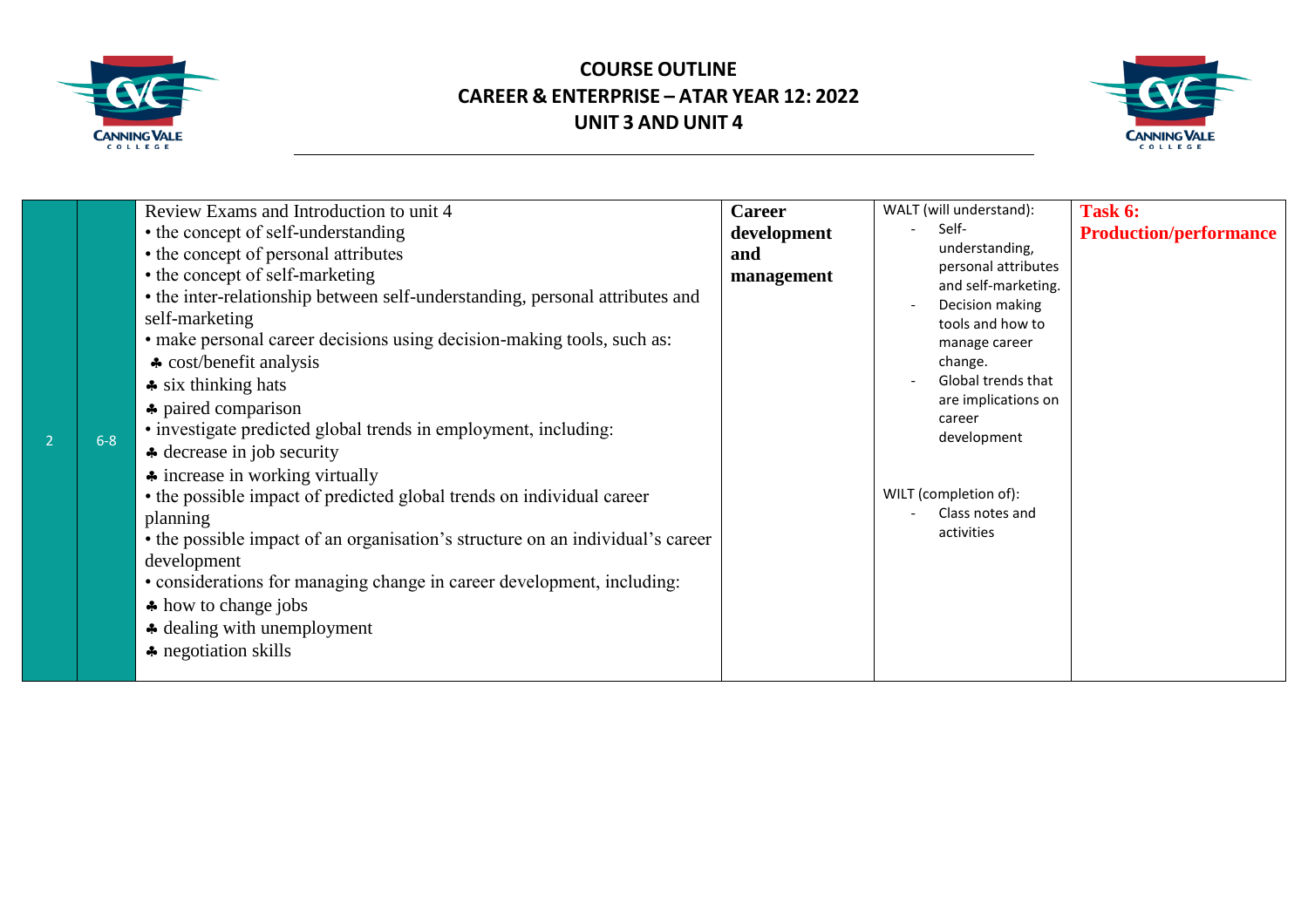



| $\overline{2}$ | $9 - 10$       | · social justice, financial, cultural and ethical issues of global businesses,<br>including:<br>+ fair trade<br><b>←</b> environmental compliance<br>* unethical work practices, such as:<br>o sweatshops<br>o child labour<br>o forced labour                                                                                                                                                                                                                                                                                | <b>The Nature of</b><br>Work                                                            | WALT (will understand):<br>Of ethical issues of<br>staying globally<br>competitive.<br>WILT (completion of):<br>Class notes and<br>activities                                                                              | <b>Task 7- Global</b><br><b>Businesses</b>                    |
|----------------|----------------|-------------------------------------------------------------------------------------------------------------------------------------------------------------------------------------------------------------------------------------------------------------------------------------------------------------------------------------------------------------------------------------------------------------------------------------------------------------------------------------------------------------------------------|-----------------------------------------------------------------------------------------|----------------------------------------------------------------------------------------------------------------------------------------------------------------------------------------------------------------------------|---------------------------------------------------------------|
| $\overline{3}$ | $\overline{1}$ | • strategies used to manage changes in personal employment circumstances,<br>including:<br>$\clubsuit$ up-skilling/retraining<br>individual pathway plan (IPP) analysis<br>• refine own electronic individual pathway plan (IPP)<br>• refine own electronic career portfolio                                                                                                                                                                                                                                                  | <b>Career</b><br>development<br>and<br>management                                       | WALT (will understand):<br>Strategies to<br>manage change.<br>WILT (completion of):<br>Class notes and<br>activities<br>Task 7                                                                                             | <b>Task 8: Individual</b><br>pathway plan/career<br>portfolio |
| $\overline{3}$ | $2 - 3$        | • explore future learning options for own personal and professional<br>development<br>• the benefits of workplace mentoring for both the mentor and mentee<br>Work skills<br>• the need to accept diversity in the workplace, such as:<br>lacktriangleright ethnic and cultural links<br>♣ generational differences<br>• strategies for working in a diverse workplace, including:<br>* attending cultural awareness training<br>• using appropriate communication techniques<br>* awareness of equal opportunity legislation | <b>Learning to</b><br>learn<br><b>Work skills</b><br><b>Gaining and</b><br>keeping work | WALT (will understand):<br>Professional and<br>personal learning<br>Positives and<br>negatived of<br>mentoring and for<br>the mentee.<br>Individuals and<br>organisations<br>accept and work in<br>a diverse<br>workplace. | <b>Task 9: Response</b>                                       |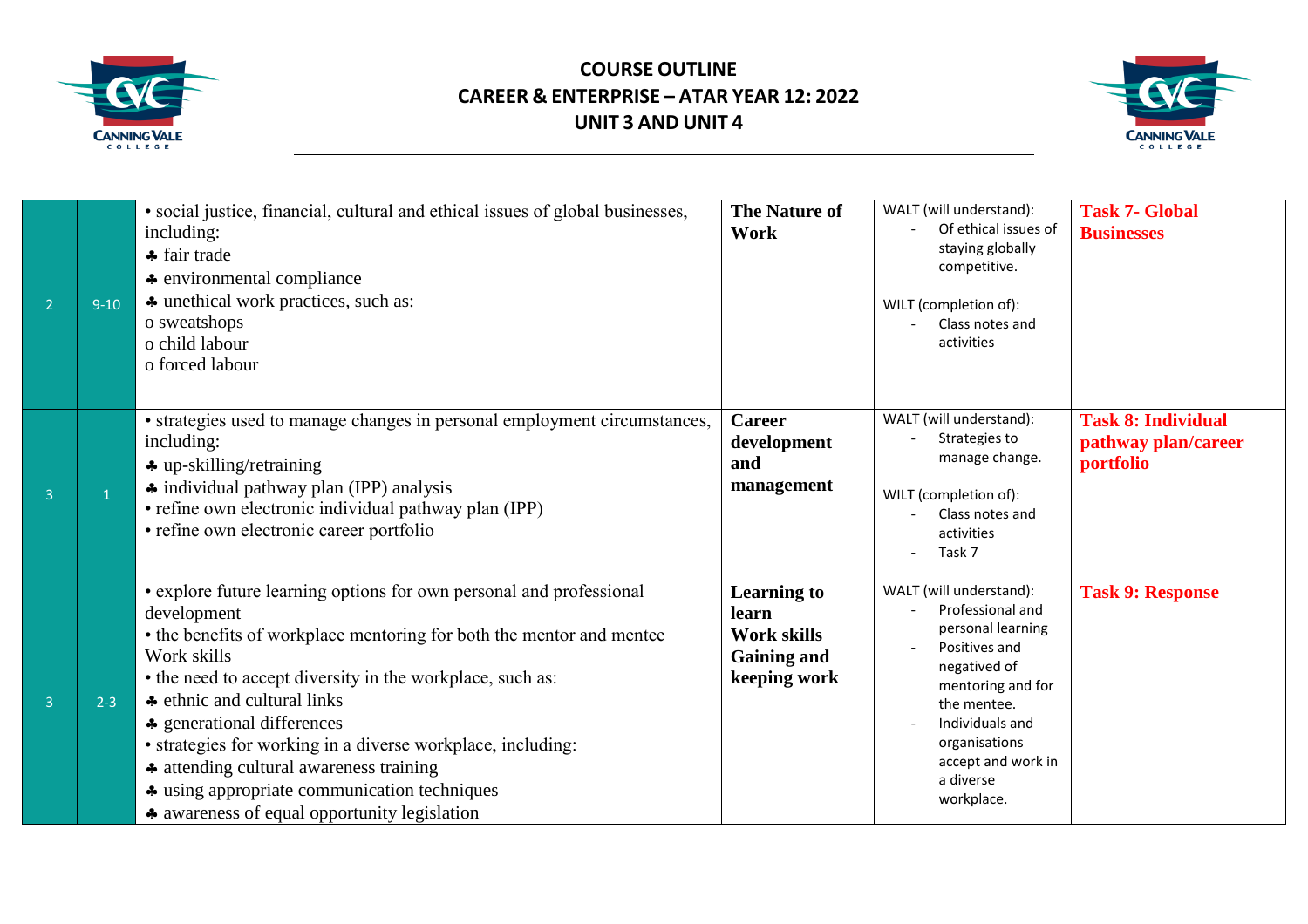



|   |         | • factors to consider when working overseas, including:<br>♣ cultural differences<br>• conditions of employment                                                                                                                                                                                                                                                                                     |                                             | WILT (completion of):<br>Class notes and<br>activities<br>Task 8                                                                                                                                                                                                                                   |                          |
|---|---------|-----------------------------------------------------------------------------------------------------------------------------------------------------------------------------------------------------------------------------------------------------------------------------------------------------------------------------------------------------------------------------------------------------|---------------------------------------------|----------------------------------------------------------------------------------------------------------------------------------------------------------------------------------------------------------------------------------------------------------------------------------------------------|--------------------------|
| 3 | $4 - 5$ | • the challenges and opportunities created by globalisation for individuals<br>and organisations<br>• the concept of a culture of continuous improvement<br>• the contribution of a culture of continuous improvement to<br>competitiveness of a business in the global marketplace<br>• the impact of organisational restructuring on the human, physical and<br>financial resources of a business | <b>Entrepreneurial</b><br><b>behaviours</b> | WALT (will understand):<br>Concept of a<br>culture of<br>continuous<br>improvement<br>Impact of<br>organisational<br>restructuring on<br>resources.<br>Impact of<br>globalisation for<br>both individuals<br>and organisations<br>WILT (completion of):<br>Class notes and<br>activities<br>Task 9 |                          |
| 3 | $6 - 7$ | • the legal requirements for employers and employees in the workplace<br>• the impact of information communication technologies (ICT) on the<br>operational practices of workplaces, including:<br>* use of social networking<br>* mobile technologies<br>high speed internet                                                                                                                       | The nature of<br>work                       | WALT (will understand):<br>Legal and ethical<br>use of ICT in a<br>workplace.<br>WILT (completion of):<br>Class notes and<br>activities                                                                                                                                                            | <b>Task 10: Response</b> |